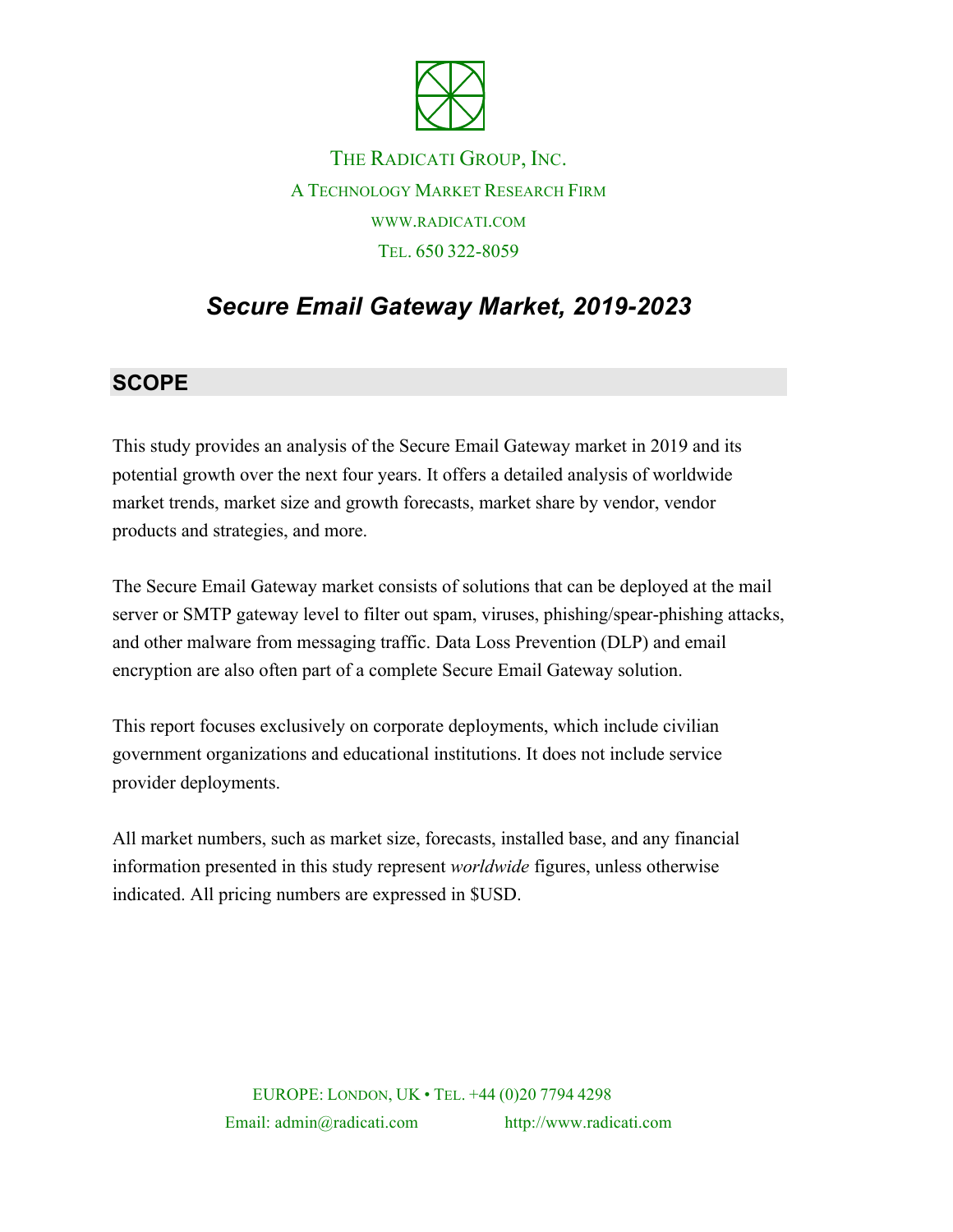## **METHODOLOGY**

The information and analysis in this report are based on primary research conducted by The Radicati Group, Inc. Our proprietary methodology combines information derived from three principal sources:

- a. Our Worldwide Database which tracks user population, seat count, enterprise adoption and IT use from 1993 onwards.
- b. Surveys conducted on an on-going basis in all market areas which we cover.
- c. Market share, revenue, sales and customer demand information derived from vendor briefings.

Forecasts are based on historical information as well as our in-depth knowledge of market conditions and how we believe markets will evolve over time.

Finally, secondary research sources have also been used, where appropriate, to crosscheck all the information we collect. These include company annual reports and other financial disclosures, industry trade association material, published government statistics and other published sources.

Our research processes and methodologies are proprietary and confidential.

### **EXECUTIVE SUMMARY**

- As email continues to be the leading vector for malware attack and penetration, organizations of all sizes are investing heavily in the deployment of Secure Email Gateway solutions to guard against all forms of email-borne threats, including spam, viruses, phishing and spear-phishing attacks.
- Secure Email Gateways are software, appliances, or cloud services that protect organizations against email related threats by filtering out spam, viruses, and other malicious or unwanted messages. These solutions also deal with phishing attacks (email-borne attempts to gather sensitive information, such as passwords, credit card numbers, etc.), spear-phishing (targeted phishing attacks), URL manipulation (emails carrying links that lead to corrupted websites), compromised attachments, and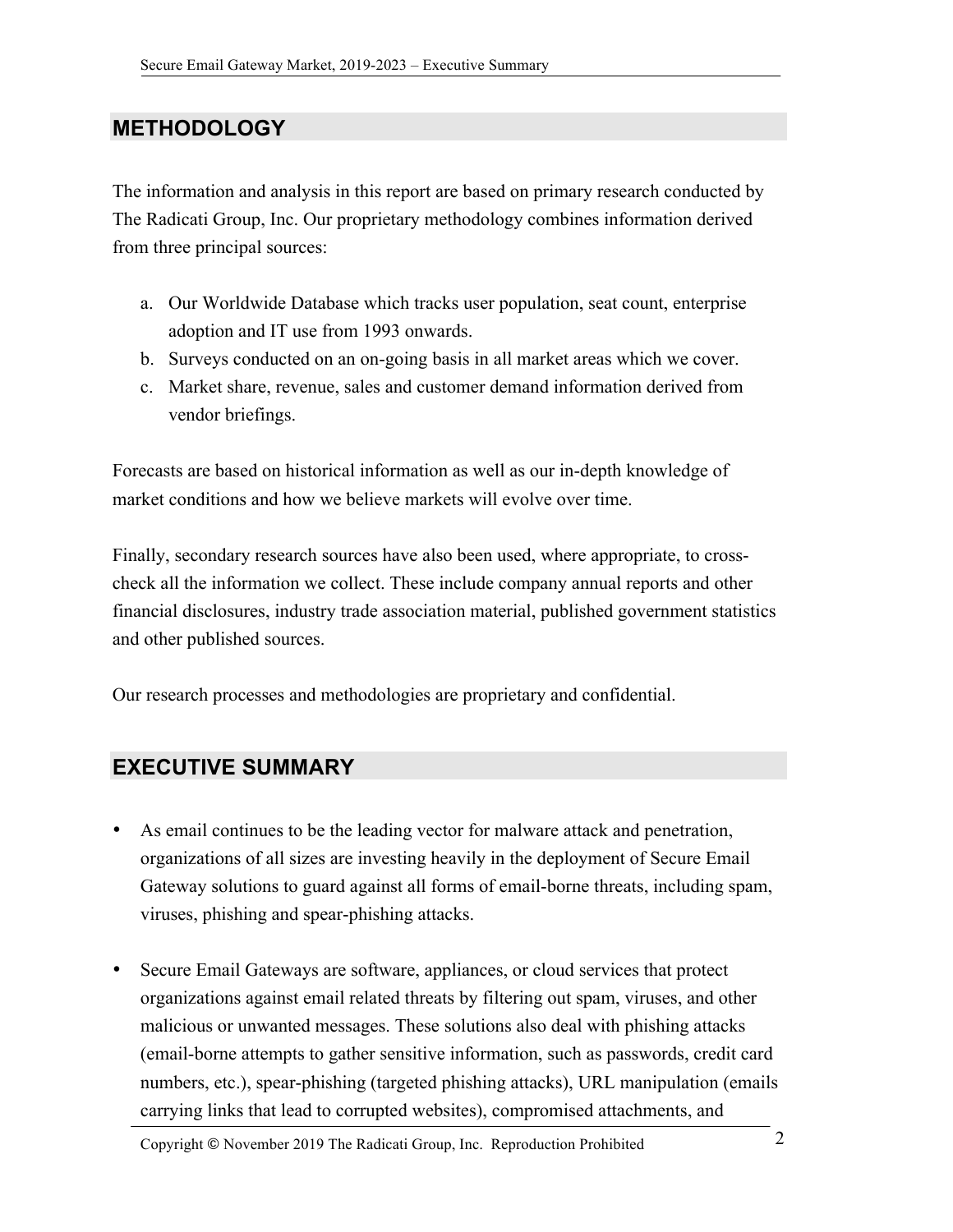account takeover.

- The Secure Email Gateway market continues to see investment and innovation from all vendors due to the need to keep up with evolving email-borne threats and the critical importance of feeding email attack/malware detection information to broader enterprise-wide security services (e.g. ATP, endpoints, Web Gateways, and more).
- Vendors of Secure Email Gateway solutions are increasingly adding Data Loss Prevention (DLP), email encryption, and integrating Endpoint Detection and Response (EDR), Advanced Threat Prevention (ATP), and Phishing Awareness Training solutions, and more into their offerings.
- Technology alone cannot do everything, end users must also be trained in safe online behavior and in particular in detecting suspicious emails which may pose a threat. To this effect, a great deal of effort has now been placed on automated anti-phishing training techniques that help train users in safe behavior as well as help assess potentially risky users. Many vendors of secure email gateway solutions now also offer Phishing Awareness Training solutions, either fully integrated with their offerings or as an add-on solution.
- The worldwide revenue for Secure Email Gateway solutions is expected to top \$2.7 billion in 2019, and grow to over \$4.3 billion by 2023.



**Figure 1: Secure Email Gateway Market Revenue Forecast, 2019 – 2023**